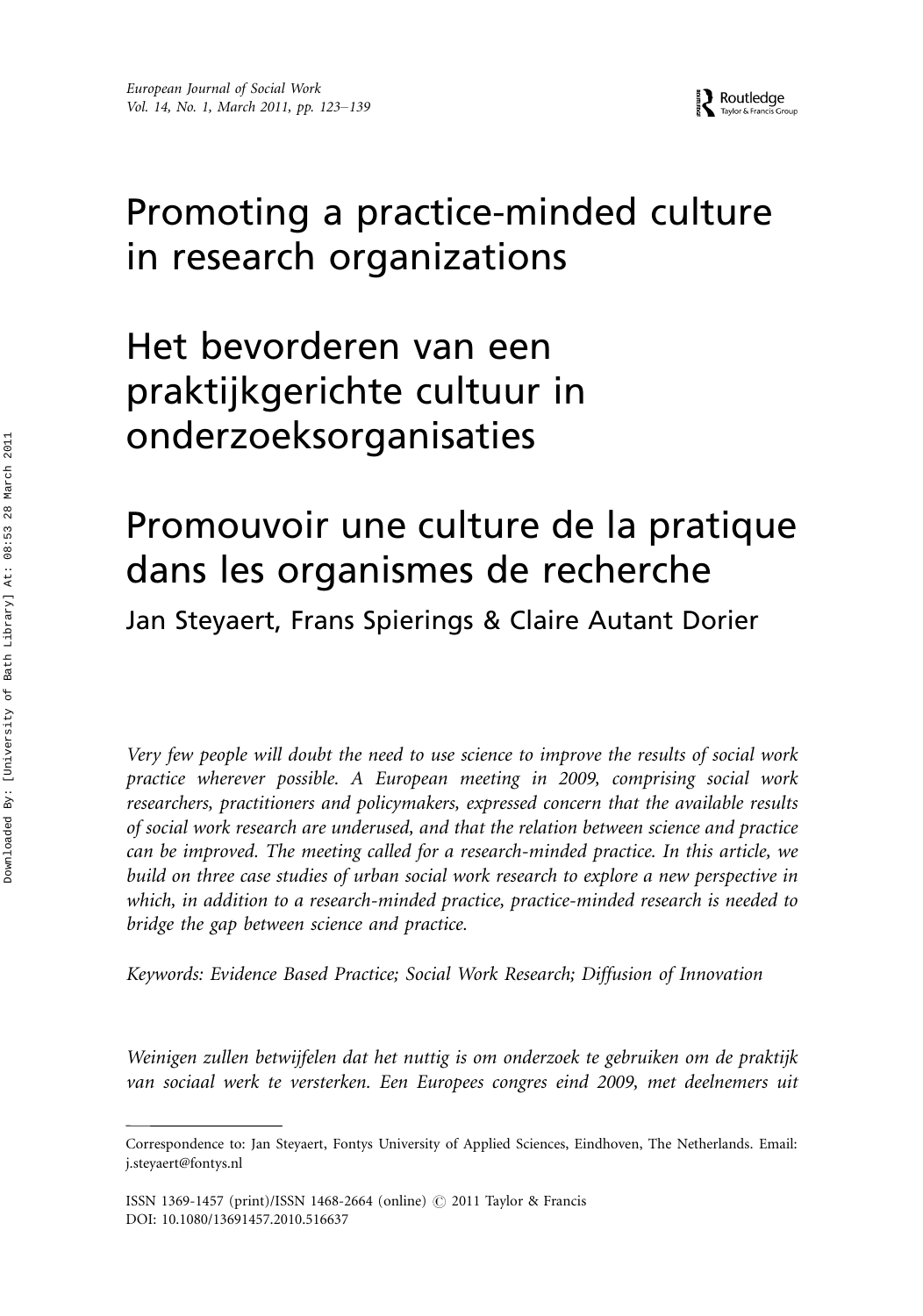## 124 J. Steyaert et al.

sociaal werk onderzoek, beleid en praktijk, formuleerde bezorgdheid over het ondergebruik van de beschikbare resultaten uit sociaal werk onderzoek en de moeizame verhouding tussen wetenschap en praktijk. Het congres riep op om te komen tot een onderzoeksgerichte cultuur in sociaal werk praktijk. In dit artikel gebruiken we drie casestudies van stedelijk sociaal werk onderzoek om een nieuw aanvullend perspectief te ontwikkelen, namelijk dat van een praktijkgerichte cultuur in onderzoeksorganisaties.

Trefwoorden: Evidence Based Practice; Sociaal Werk Onderzoek; Verspreiding van Innovaties

Personne ne doutera du fait que l'amélioration des pratiques et résultats du travail social demande de recourir, lorsque cela est possible, à la recherche. Lors d'un colloque européen en 2009, rassemblant des chercheurs en travail social, des praticiens et des acteurs politiques, il a été souligné que les résultats pertinents de la recherche sur le travail social étaient sous-utilisés, et que les relations entre science et pratiques pouvaient être améliorées. Les participants du colloque en ont alors appelé à une pratique attentive à la recherche. Dans cet article, fondé sur trois études de cas de recherches conduites sur le travail social urbain, nous élaborons une nouvelle perspective pour laquelle, en plus d'une pratique attentive à la recherche il conviendrait de faire de la recherche attentive à la pratique, afin de réduire le fossé qui sépare souvent science et pratique.

Mots clés: Pratique Fondée sur des Faits Probants; Recherche sur le Travail Social; Diffusion de l'Innovation

# Introduction: the need for science and the quality chasm

Within both social work research and social work practice (and among those who fund both), there seems to be a widespread consensus about two elements. One is that social work practice, in order to be efficient and effective, can and should be informed by results from research, be it social work research or from allied sciences such as sociology or psychology. The other is that practitioners could benefit more from existing research results.

Just as patients want to be treated by a dentist who has kept up with developments in their profession since graduation, clients want to be dealing with a social worker or community development worker who has kept up to date with professional developments. Professionals learn, first of all, in and from practice; and secondly, from effectiveness research on interventions. Consequently, in several Western countries, there is a quest for evidence based social work, conducted with a zeal comparable to the quest to turn ordinary metal into gold. Practitioners, however, often lack time and scientific support to really learn from these experiences. We know from effectiveness research that good intentions and hard work alone are not enough to make good practice. Some well-meant interventions have adverse effects, where the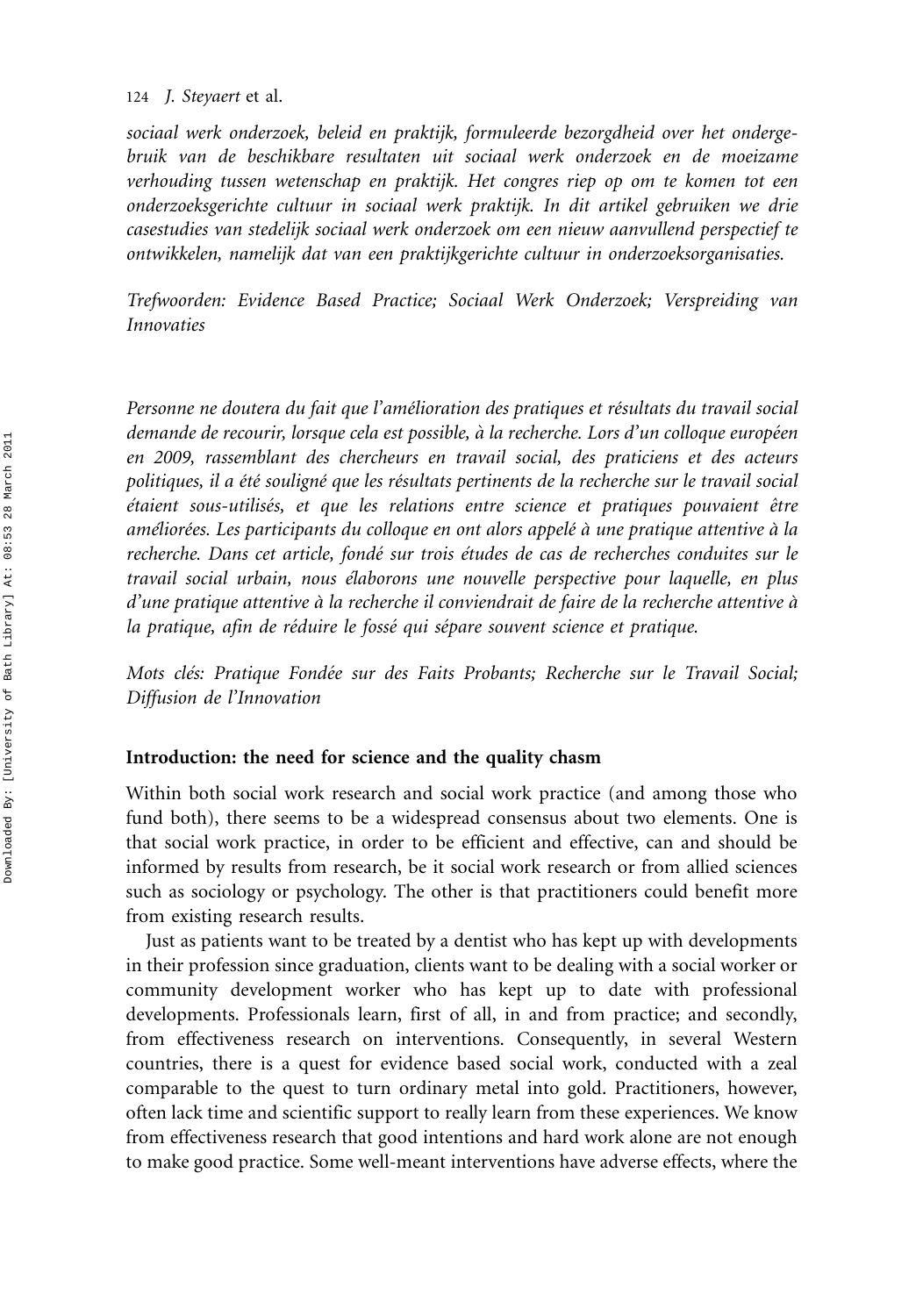desired results are not achieved, or other unforeseen effects make for negative net total results. Examples from other professional fields can serve as clear warnings for such adverse effects of interventions. While the chemical DDT was good for a Nobel Prize in 1948 and used widely as a pesticide and in the fight against malaria, it was only after Rachel Carson's 1962 book Silent Spring that the negative effects changed usage. Closer to social work, there is the famous example of the 'scared straight' intervention, aimed at preventing crime by taking young (potential) delinquents on prison visits. Although initial evaluation showed some positive effects, later research convincingly showed not only smaller effects but even negative effects (Finckenauer & Gavin, 1999; Petrosino et al., 2000).

These examples come from different professions and times, indicating that wellmeant interventions can and do still include the risk of adverse effects. Clients expect professionals such as social workers to be aware of such possibilities, to keep up to date with outcomes of effectiveness research, and to adjust their professional interventions accordingly.

The other element of the general consensus is that current social work practice is not making full use of the available research results. Research has more to offer; there are missed opportunities in the sense that practitioners do not take full advantage of the existing research results. Consequently, the ceaseless call for more social work research is complemented by a call for increased implementation of research results in social work practice.

Social work is not alone in seeing a divide between research and practice. These calls echo across what has been called the 'quality chasm':

In any one societal sector (populated, for example, by food-based microentrepreneurs, or city-level transportation and parkway planners, or nursing home owners and staff), the state of the science (what researchers collectively know) and the state of the art (what practitioners collectively do) coexist more or less autonomously, each realm of activity having little effect on the other. In the United States, this situation has been referred to as a 'quality chasm' by the US Institute of Medicine. (Dearing, 2009, p. 504)

## Stickiness of research results

The chasm between research results on the one hand and practice on the other is not uniform. There are varieties in the sense that some social work practice organizations have a well established record in reaching out to research and implementing relevant findings in their work, e.g. Barnardo's in the UK (Frost, 2007). Also, some social work interventions seem to travel well across the divide between research and practice, and find their way easily into a wide variety of social work agencies, e.g. Triple P Positive Parenting programme or family group conferencing (Brown, 2007). Other social interventions, such as community mediation, are implemented, evaluated and tested around the world (Spierings & Peper, 2002). Apparently some social work organizations and some interventions make research 'stick' to their practice, and some research results have a higher 'stickiness factor' than other research.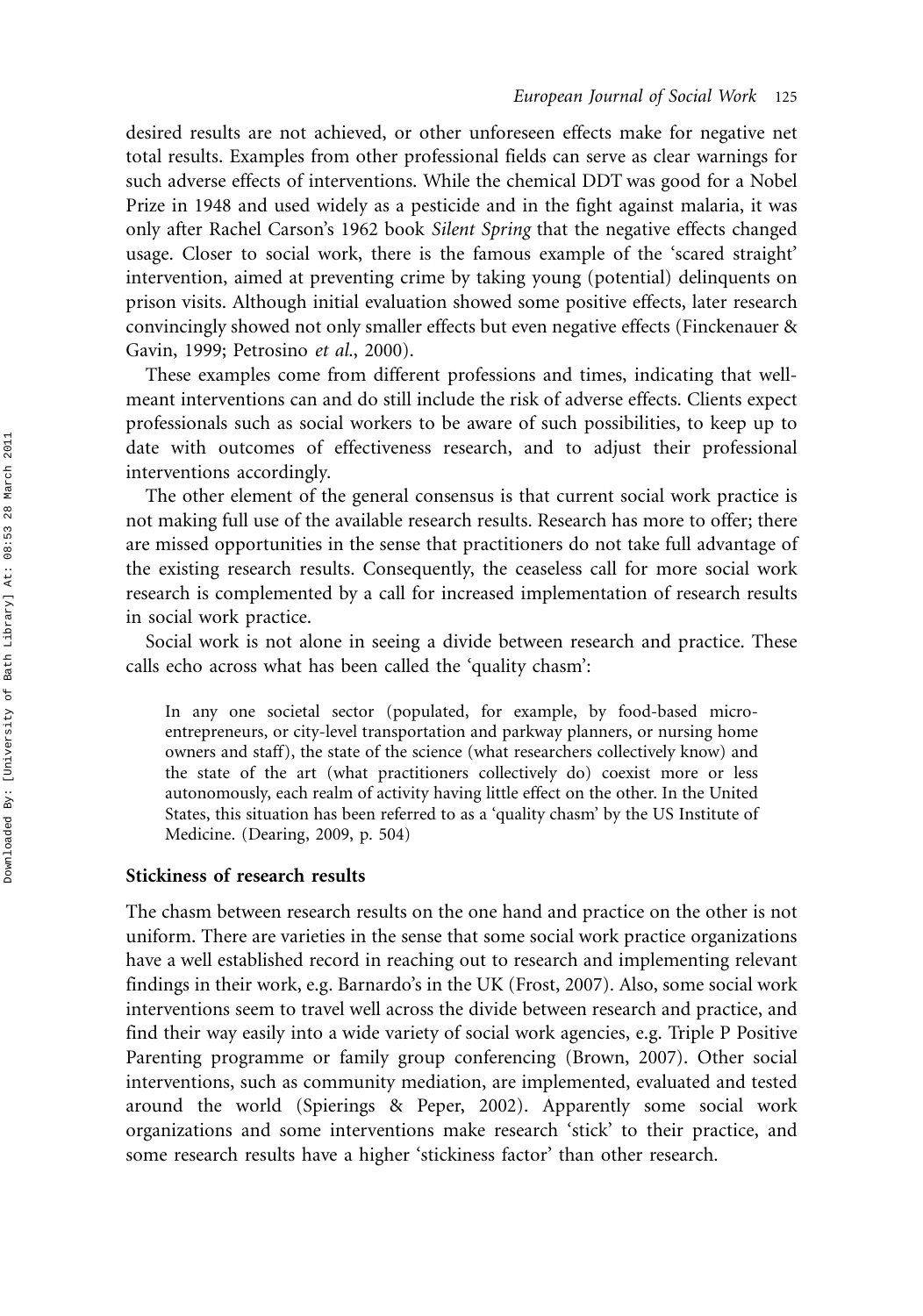These concepts are well known from the field of economic geography. Scholars identified 'sticky places' where the production industry tends to locate and stay more readily than in 'slippery places' (Markusen, 1996), or 'cherry picking' where producers are selective in the markets where they target their products and services (Graham & Marvin, 2001, p. 233). An example could be found in a map of the UK published by the BBC early in 2009 indicating where wireless access to the Internet was available. It was clear the hotspots concentrated in the big cities, whereas the rural areas where wireless Internet access would be very useful were labelled as nonspots. These rural areas were clearly not a sticky place for this technology. This also relates to the work of Everett Rogers on the diffusion of innovations, and how several characteristics of both the innovation as well as the adopter and their context may result in differential uptake across time and space (Rogers, 2003).

The examples of Barnardo's, Triple P and community mediation are exceptional. Social work and social work organizations seem to function as slippery places, where the overwhelming majority of research results fail to stick. Social work research results seldom seem to inspire social work practice. Most research appears to be stemming from Anglo-Saxon countries (like the three examples above), with a strong tradition of evidence based work, and other countries mainly have to rely on translating and adapting the outcomes to their local contexts.

The remedies being suggested tend to aim to change social workers and their organizations into sticky places, where research results are easily picked up and translated into practice. These remedies include focus on the research mindedness of social workers, including an increased attention to research attitudes and skills in social work education. Implementing research skills and the appropriate attitudes in social work education would generate 'the research-minded practitioner who is seen as essential to development and long-term survival of social work within these fragmented and contested times' (McLaughlin, 2007, p. 12).

Additionally, there has been some focus on the way social work organizations relate to research results. Such analysis has partly been descriptive in nature, but underlying this there was always the prescriptive notion that social work agencies should be thinking about and developing towards research-informed practice (McLaughlin, 2007, p. 166). One of the key documents in this area was commissioned by the UK's Social Care Institute of Excellence (SCIE) and described a typology with three models (Walter et al., 2004). There is, first, the research-based practitioner model in which the main bridge between research and practice is the individual practitioner, who keeps up to date with what research has to offer in relation to his/her practice. Secondly, there is the embedded research model in which research results are taken on board in standards and procedures, and thus enter the processes of social work. Here it is no longer the individual practitioner but the designers of the standards, procedures and the like who are the bridge between research and practice. Finally, there is the third model of organizational excellence. Here, it is the leadership and management of a social work organization which guarantee a research-minded organization culture. These three models are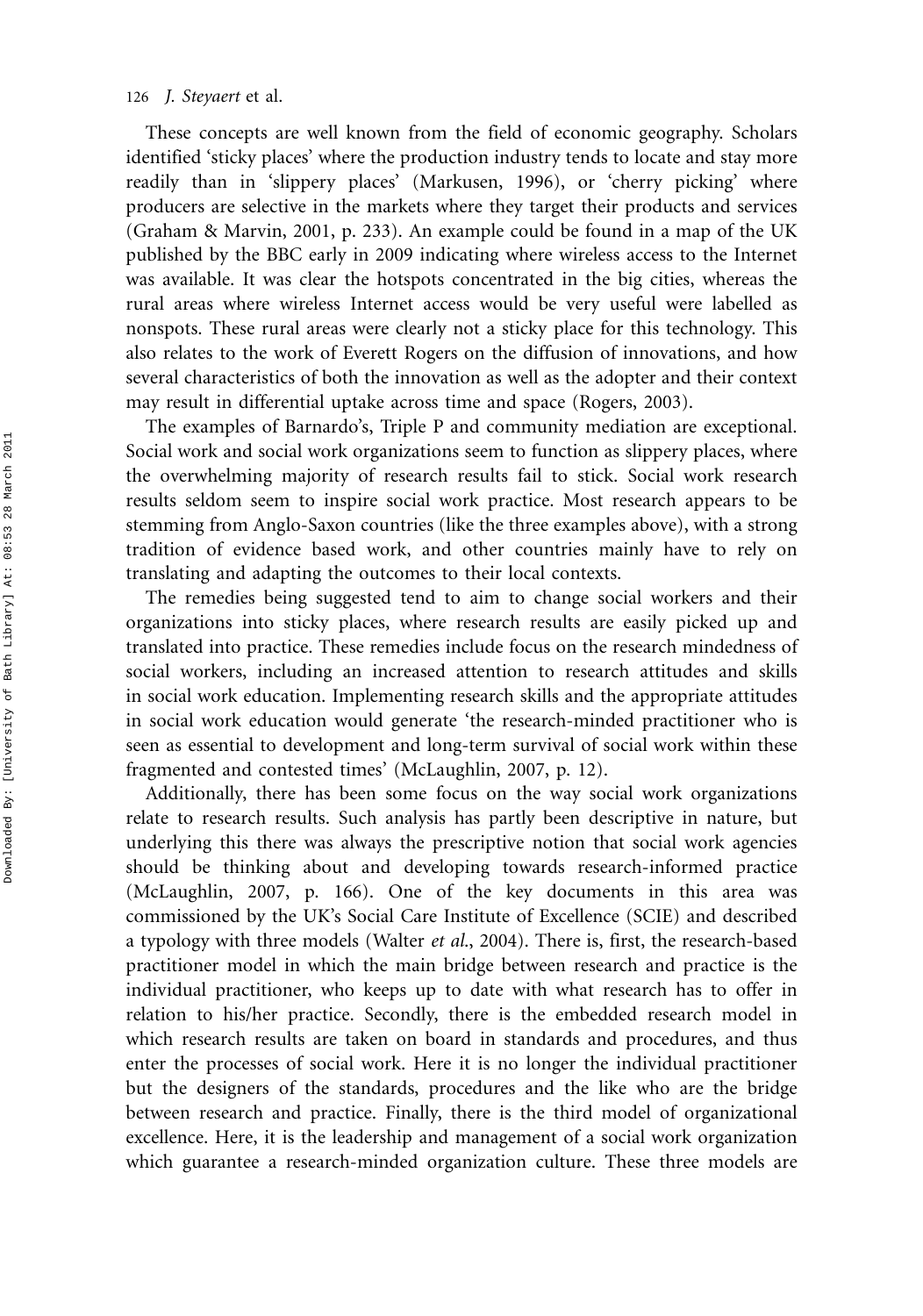not mutually exclusive, but complementary to each other. This typology has been widely-cited, and some have expanded it, e.g. with the model of the learning organization (McLaughlin, 2007, p. 171).

This type of analysis has focused on the differential slippery nature of social work organizations and identified key elements that can make them more 'sticky places' where research results are more likely to inform practice.

Some initiatives do not rely solely on the stickiness of social work organizations, but have developed intermediary structures, bridging the distance between social work research and social work practice. One could label them as research warehouses, where the collective output of the research community is shelved and displayed and made attractive for 'shopping' practitioners (or their policymakers or managers). They basically follow the idea of the Cochrane collaboration in medical sciences. Social work variants include the Campbell collaboration, research in practice and making research count. Together, such initiatives have been referred to as 'the evidence network' (Gray et al., 2009).

Surprisingly, this focus on social work practice environments and the energy going into intermediary structures is not complemented by analysis of the research process itself. Overall, this part is considered to be an autonomous process, a black box of which only the outcomes are visible and need attention in order to get them informing practice. By not paying attention to the research process itself, all research is treated as having the same quality, as being equally sticky. The problem thus becomes mis-represented as solely the responsibility of social work practice, and not also the responsibility of social work research.

In this paper, we argue that a great deal can be gained in bridging the gap between social work research and practice by also looking into the research process. Can research be more or less sticky, interesting, influential? Equivalent to some practice being research-minded, some research can be practice-minded while some has little or no practice mindedness. Describing three case studies gathered in the context of the 2009 international conference on social work research and practice (Antwerp), we try to identify and explore some of the elements that might influence the practicemindedness of social work research. What are the building blocks for an outreaching attitude of researchers towards their audience in professional practice? Are there any critical success factors within the production cycle of social work research that make research results sticky? With these questions in mind we turn now to our three cases.

# Case studies: Rotterdam, Saint Etienne, Eindhoven

## Rotterdam

In Rotterdam an inter-organizational management group asked a research team from Rotterdam University of Applied Science to develop an effectiveness assessment tool for a community development intervention called Pact op Zuid. The research team prepared a plan that was revised several times and then authorized by the programme manager of Pact op Zuid (Spierings & Meeuwisse, 2008).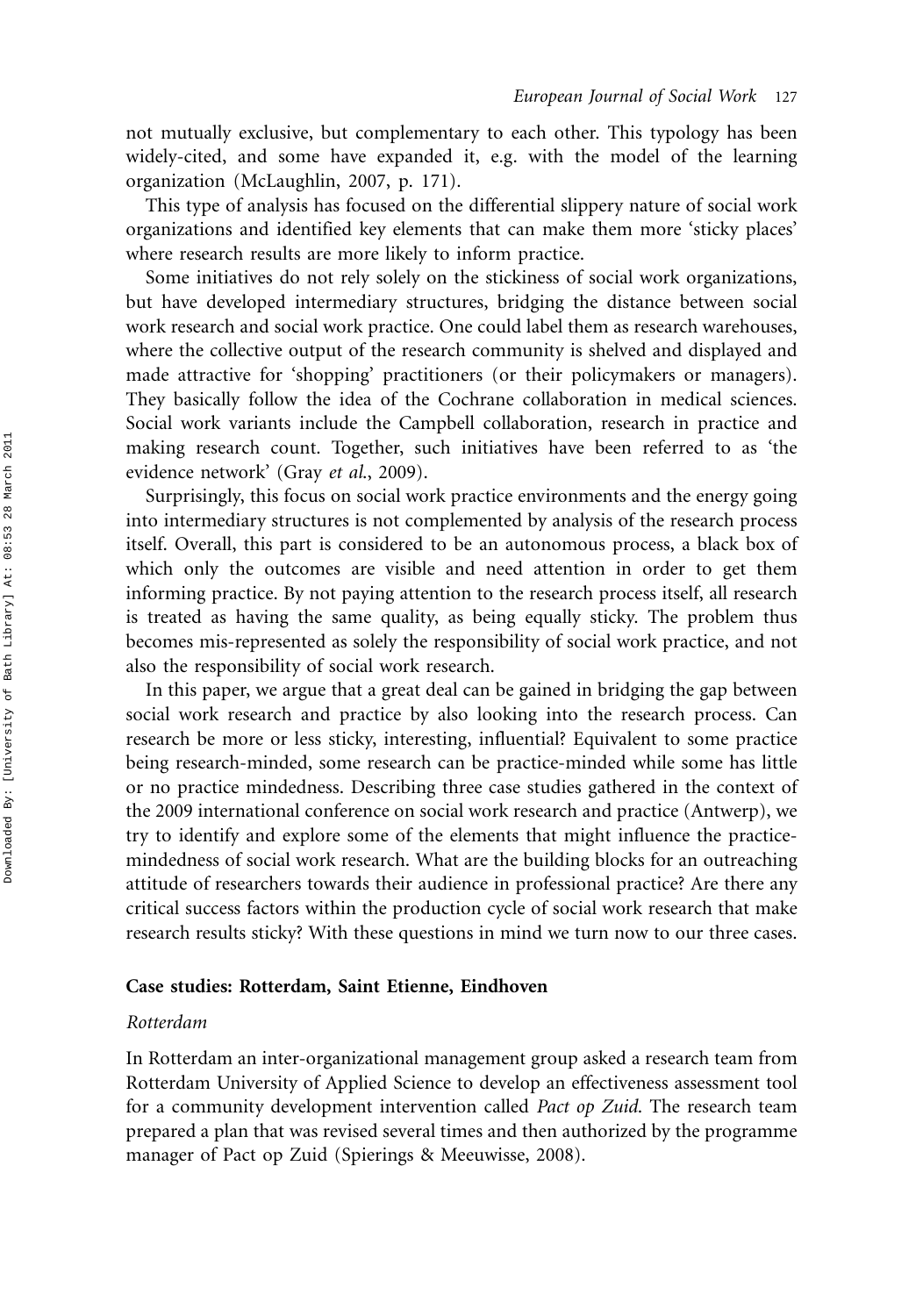Three types of organization were involved in formulating the central research question: the boroughs (responsible for Social Work and Public Space), the housing associations, and the city council. In total, this made for nine participating organizations. Together, these organizations acted as a public-private partnership targeting social, environmental, economic and safety issues in a comprehensive approach for a part of the city where 190,000 citizens live. The effectiveness assessment tool needed to satisfy the interests of all partners. Therefore, the definition of the research problem was considered to be important by all involved. The research team was asked to organize a level playing field from which each of the partners could assess the effects of the programme from both its own organizational objectives and the collective objectives.

The research project started in 2006 and was still running in 2010. The starting point is complex. Looking back, the decision to start the process by interviewing the executives of the nine organizations and several additional political representatives in order to define the research problem was crucial for the stickiness of the research results and the support for the tool in actual practice. Full text transcripts were written of each interview and evaluated by each executive. Also, a comprehensive report was written and presented to the inter-organizational management team. Researchers and practitioners (at strategic, tactical, and workplace levels) chose interchanging roles. The task of developing a tailor-made effectiveness assessment tool was organized as a learning network, in which a configuration of six people together developed products in constant communication. A lot of effort was put into an open communication strategy between the team members, in order to bridge the gap between social work research and practice by allowing practitioners (all of them academics) to influence the research process. Equivalent to some practice being research-minded, the research in Rotterdam was practice-minded.

The research team consisted of different roles: a policy advisor to the City, a university-programme manager, a professor, the programme manager of Pact op Zuid and several researchers. Also, different disciplines and competences were combined in the team: an economist-practitioner, an urban planner-practitioner, an information technologist-practitioner, an urban sociologist-researcher, social geographer-statistician-researcher, and a psychologist-researcher. Some members of the team met weekly, others every month. Every team member contributed to the production of knowledge. The relations within the research team were nonhierarchical. The team members felt they were given an innovative task as a group: developing a multi-purpose information system. Group identification played in important part in order to be able to fulfil this task (Homan et al., 2007).

The project was innovative in its publication culture and methods of dissemination. For every intended product (like picture books, poetry and visualized statistics) full colour, handmade prototype versions were developed, numbered and autographed (signed) by the project leader. In addition plans were made for delivery, discussion, and consensus forming to and between the executives of the participating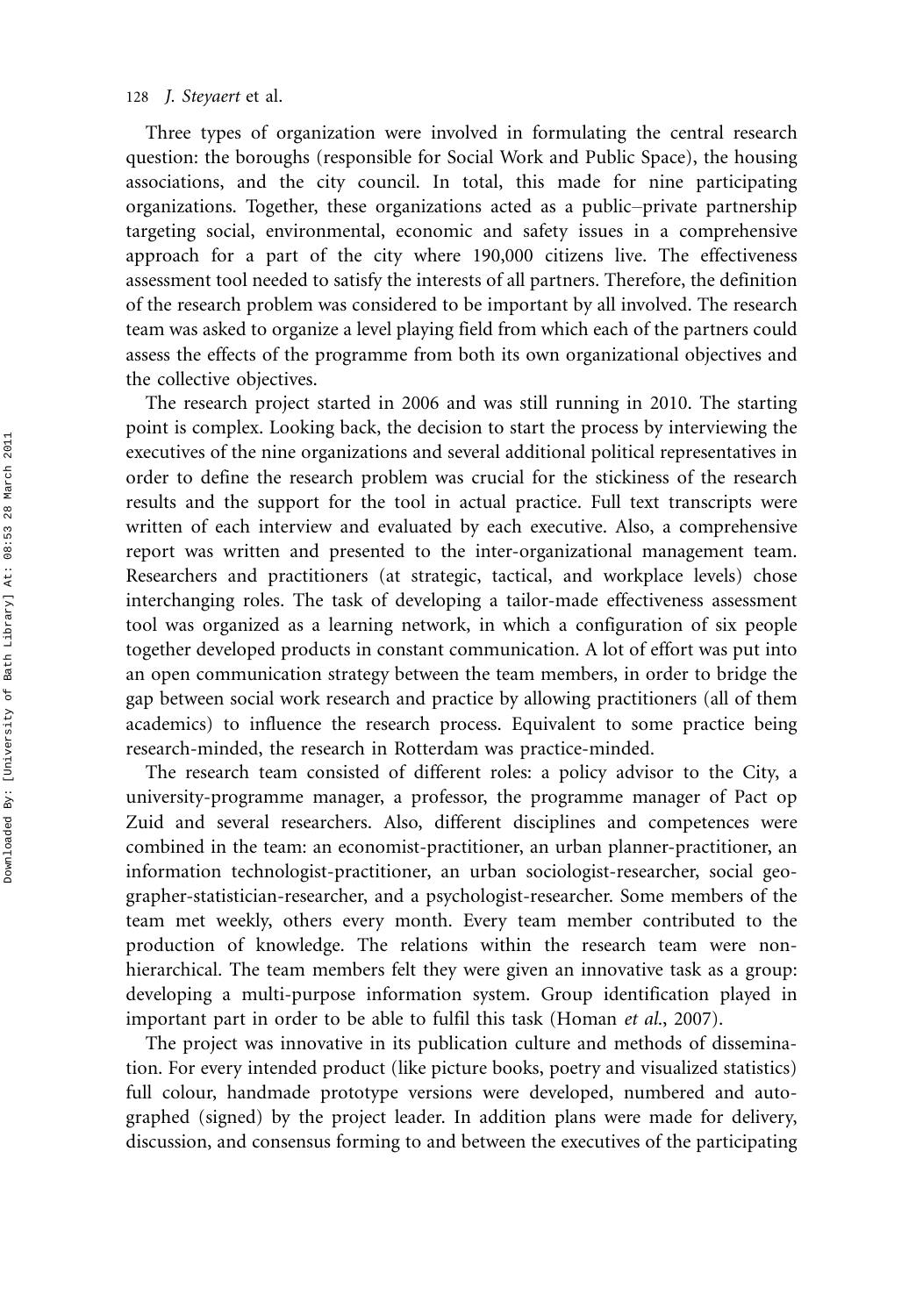organization for every product. Prototypes were developed by a two-person team (the urban sociologist and the psychologist). The prototypes were then discussed with the other team members (the advisor and the two programme managers and the statistician). This team discussed the content, form, quality, possible impact, strategy to present the final products to the executives and preparation of the decision making process by the executives.

Consequently, dissemination of research results started from day one. Meetings were organized at regular intervals in order to enhance flexibility in timing, flexibility in agenda and flexibility in methodology. There were horizontal relationships between participants, non-linear ways of working together. Attention was paid to the difficult phase of dissemination, when in-group identification of the products would be transferred to out-group identification. Other methods of dissemination were developed, by giving newly developed creative artefacts (handmade prototypes functioning as presents) to each new receptive audience. One of these artefacts (a very small booklet of 5  $\times$  10 cm) was then produced in 500 copies, and executives were claiming this small book defined their workload because they finally had a smart instrument (Quote: 'This little booklet tells me what I have to do tomorrow. Now look at your dossier!'). Giving 'presents' like this small booklet and the limited edition numbered and autographed prototypes was done in order to use the idea of group identification to improve the publication culture, practice receptiveness and relevance of the research. Those working together knew each other and came to respect each other's commitment and professional qualities. By collectively translating the ideas to a wider circle, they transferred their mutual trust to other levels of decision making.

The research team received the assignment to develop a second edition in 2009. They were also contracted to develop a product covering every neighbourhood in the city as a whole. The research process and the cooperative knowledge production connected to it is ongoing (with the same team members except for one).

# Saint Etienne

The social work project from Saint Etienne concerns a programme for local development for integration (insertion and assimilation of migrants) initiated by the national authorities in 1996 (ADLI, 'Agent de Développement Local pour l'Intégration', or agency for local development and integration). In 1996, when the ADLI mission was first conceived by the Ministry of Social Affairs together with a Turkish community organization, the target population was specifically Turkish migrants and the role of the ADLI social workers was a traditional mediator/ interpreter's one. This programme was an experimentation which derives from the French classical policy of not taking into account specific minorities as such (Autant-Dorier, 2008). Today the programme has been developed in 14 departments in France and the role of the ADLIs has changed into a mission of local development. The redefinition of the mission is one of the results of the collaboration between researchers and one of the main actors of this programme, CREFE (resource centre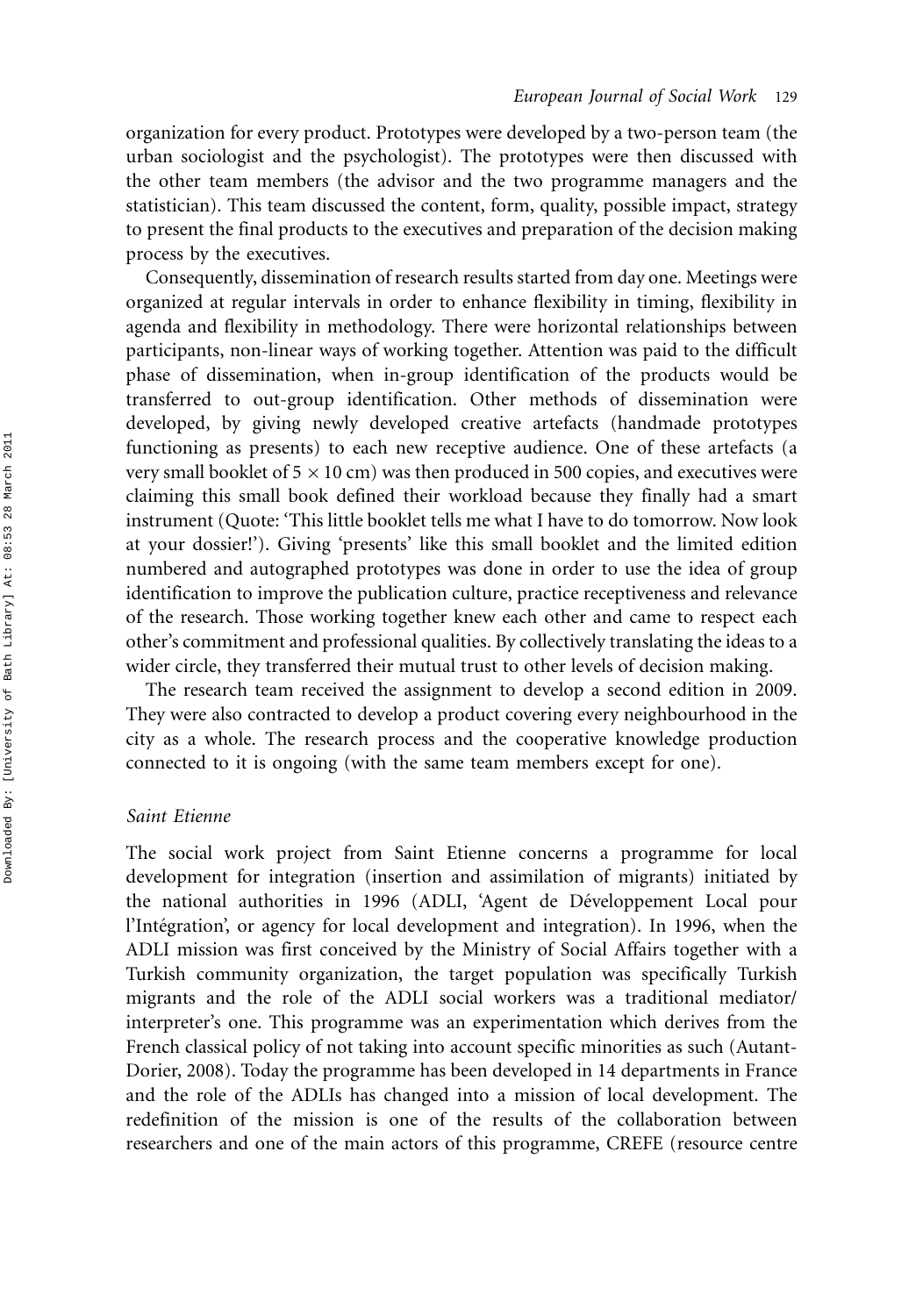for social workers and teachers on migration issues). This centre developed collaborations with researchers through an 'expert committee' which gave advice over several years. The sociology research centre of the University of St Etienne had a long tradition of applied research.

For the researcher, the key issues were: How to give a place and recognition to migrants in our society? What new social work practice is needed? Which competences and conditions must be guaranteed? The social partners, in turn, hoped that the researcher would enhance their understanding of the reasons why and how a scientific view on local development as a tool for integration opens important perspectives for the resolution of problems, in addition to supplementing the traditional social work approach.

The first step of collaboration was regional, consisting of an analysis of practices with social workers. The purpose was to understand what kind of social intervention they were developing and to give them support. At the end of 1999, a meeting for all ADLIs in France was organized at the national level. Employers and national authorities were also invited. A synthesis report was drafted and distributed to all participants. The quality of this document and the results of the observations led to the recognition of a methodology linked with local development. In 2000, the Ministry commissioned CREFE to coordinate a national network of ADLIs, including the participation of the researcher. The objectives were formulated by the CREFE's Director and the researcher and were then discussed with and approved by the Ministry of Social Affairs.

In 2004, the scope of intervention of the ADLI programme was extended to all migrants (and not just to Turks only) and expanded to new departments. The Ministry gave additional orientations to the research: they wanted CREFE to train the new partners (from the new ADLIs recruited in 2004 and also their employers and local policymakers), and they asked for evaluative reflections about their own priorities.

The methodology of research was oriented at being of immediate practical usefulness (a national meeting to share experiences, an Internet forum, a guidebook on the intervention process). Results of previous analyses were presented and discussed, and work was carried out on new themes like 'competences and training for ADLIs', 'conditions for a good implementation of the programme', and 'partner's relationship building'. Testimonies about experiences and practices were collected and analysed collectively. Everyone contributed to the production of knowledge. After each meeting, CREFE's Director, network animator, and the researcher transcribed the comments, identified the most significant ideas and edited analytical minutes on the main results. These were presented at another meeting or distributed to every participant in a paper version. Additionally, a specific training session for the ADLIs on 'local development and evaluation' was organized in 2007. This aimed at developing good practice, sharing experiences of the most experienced ADLIs, and transmitting some benchmarks for these issues.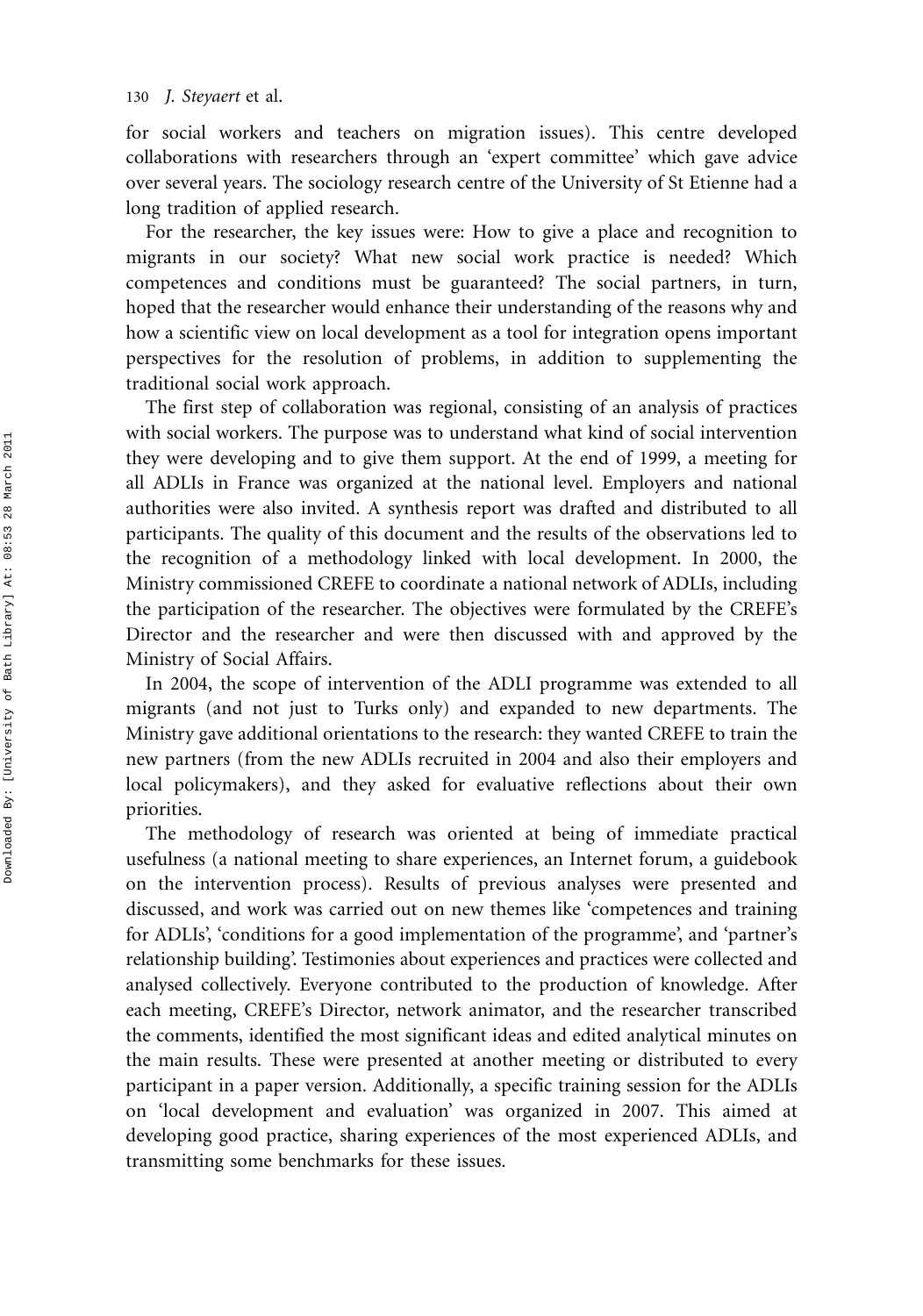Theoretical choices and tools for analysis were mainly proposed by the researcher, while the researcher sought as far as possible to learn from social workers. Today, it is not possible to say which idea was brought up by the researcher and which by the social workers or their managers; ideas were developed together, discussed and thought through. Products were written and co-signed by researchers and practitioners together.

Therefore, we acted on the conviction that there is no fundamental distinction between practitioners (here social workers) and scientists. This is definitely true in our case since the two persons in charge of the network and some of the social workers have masters degrees in sociology or political sciences. This is not about having on one side a scientist who says what is true and on the other a practitioner who does what is right. Both are producing knowledge, both are involved in social matters and uncertainty and both have a role to play as citizens (Callon *et al.*, 2001, 2009). The main advantage identified in this experience lies in pulling practitioners out of their daily work preoccupation and in drawing them into reflection and thinking, and vice versa for researchers.

#### Eindhoven

There seems to be a long-term tradition of doubting the efficiency and effectiveness of social work, greatly influenced in the 1970s by Joel Fischer, the 'father of professional doubt' (see [www.historyofsocialwork.org](http//:www.historyofsocialwork.org)). His publications had telling titles like 'Is casework effective?' and 'Does anything work?' (Fischer, 1973, 1978). Note the use of the question marks! In the Netherlands, the impact of this work was substantially increased by work from scholars such as Hans Achterhuis. For any profession, doubt can be healthy, and can be a critical ingredient of a reflexive practice. This resulted in social work having to account for its efficiency and effectiveness. Accountability can be a great incentive to become (or remain) a learning profession.

In the Netherlands the framework for accountability is predominantly at the city level, as social policy became decentralized under the 1994 Welfare Law and more recently under the Social Support Act of 2007. The city council and the alderman responsible for social welfare develop the social policy and annually contract out the necessary work to private social work agencies. Typically, social work is carried out by subsidized non-profit organizations and not by the local authority itself, nor by commercial organizations (subsidies are gradually being replaced by tendering processes). Each year, non-profit organizations have to (re)negotiate their contracts with the local authority, and account for the work done the previous year. Most Dutch local authorities use the so-called policy-steered contract-financing methodology (in Dutch the 'beleidsgestuurde contractfinanciering', known as the BCFmethodology).

In recent years, there has been a growing concern that the way accountability is organized becomes a bureaucratic burden that draws resources away from the real work.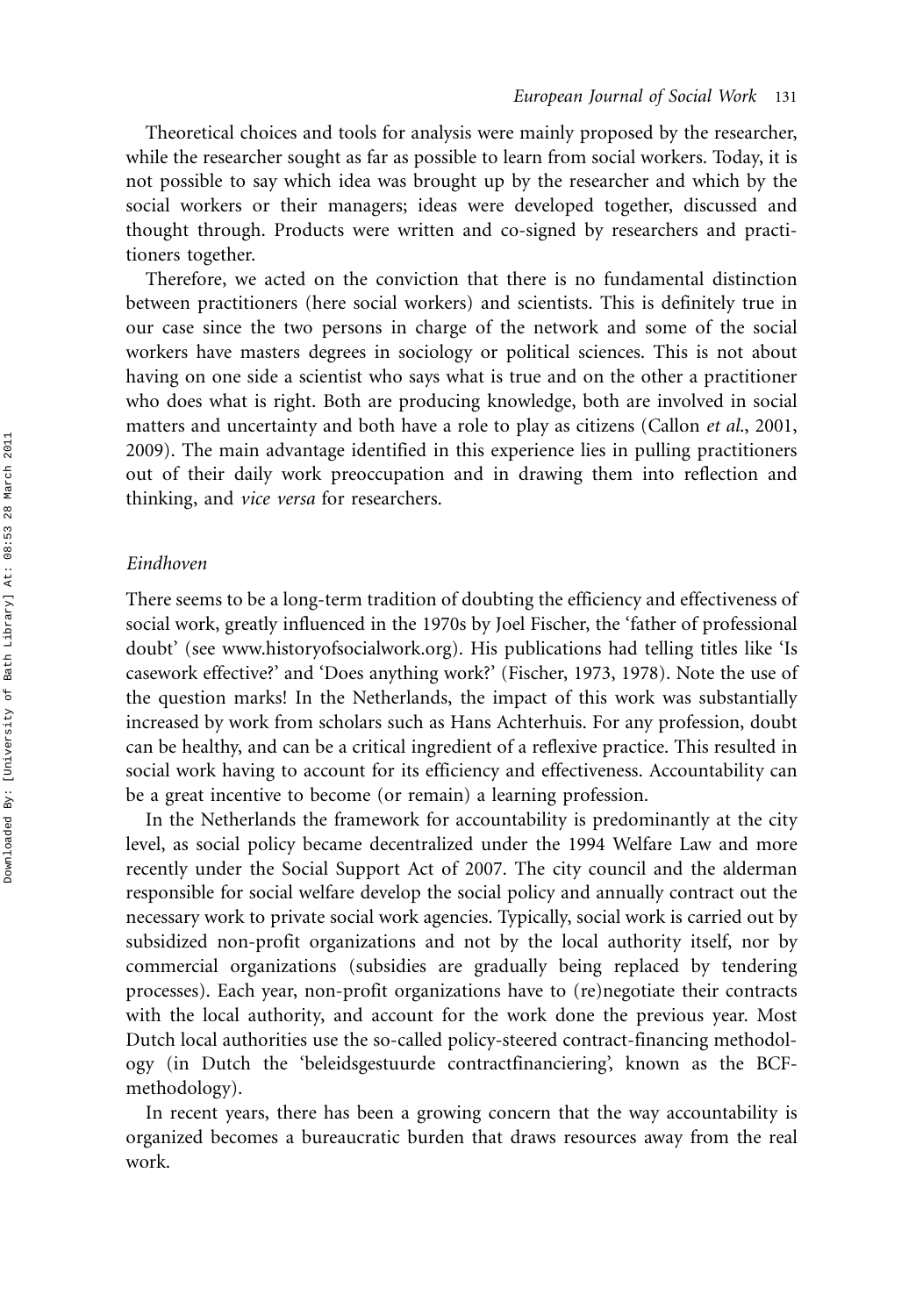Within the context of a long-term research cooperation between the city of Eindhoven, Fontys University of Applied Sciences and local social work agencies, a research project was carried out to improve the accountability processes to contribute more to the quality of social work. Over the course of about 10 months, research staff from Fontys, staff from the city council, and staff from three social work agencies worked together to outline the weaknesses of the current procedures and to design improvements. Rather than the local authority or the agencies providing financial resources to the research institute, they committed their staff to become temporary partners in the research endeavour. Building on the experience in earlier joint research projects, the relations within the research team were described as 'nonhierarchical'. This implied that staff from a participating social work agency were more than a data source on their accountability procedures; they were involved in the definition of the research problem and the analysis of the data, the literature review, reporting of results and other aspects of the research. A critical precondition for this way of working was the availability of some resources at the research institute that were not earmarked for specific projects, but available to work on research questions emerging from practice.

The results of this project were published in a book (Steyaert & van den Biggelaar, 2008a) as well as in an article in the national social work journal (Steyaert & van den Biggelaar, 2008b). Both are published as open-access and consequently are freely available through the Internet (see [http://www.steyaert.org/jan/publicaties/2008Ei](http://www.steyaert.org/jan/publicaties/2008EigentijdsMeten.pdf)[gentijdsMeten.pdf](http://www.steyaert.org/jan/publicaties/2008EigentijdsMeten.pdf)). Interestingly, even two years later these publications are still being downloaded more than 300 times per month, which is almost certainly a much higher figure than the average number of times a printed article is looked at. Results from the research project were also reported and discussed in a meeting with the alderman and members of the city council, and used in teaching activities in the school of social work. The research team also met and discussed results with the people who designed and currently maintain the BCF-methodology at the national level.

Having described three of the case studies gathered in the context of the 2009 international conference on social work research and practice (Antwerp), we return to our exploration of the building blocks of practice-minded social work research. We can extract three such building blocks from our cases (other cases are described in the other articles to this special issue of the journal, and add to our analysis). These relate to the process of research—the start of the research, the research process itself and the (dissemination of) outcomes of the research.

# Where does the research question come from?

Discussion on the use of research in professional practice often focuses on the end results of research processes, on whether the outcomes are used in practice or professionals have access to and read the scholarly journals. Such an approach treats science as a black box of which only the use of the outcomes is relevant, and their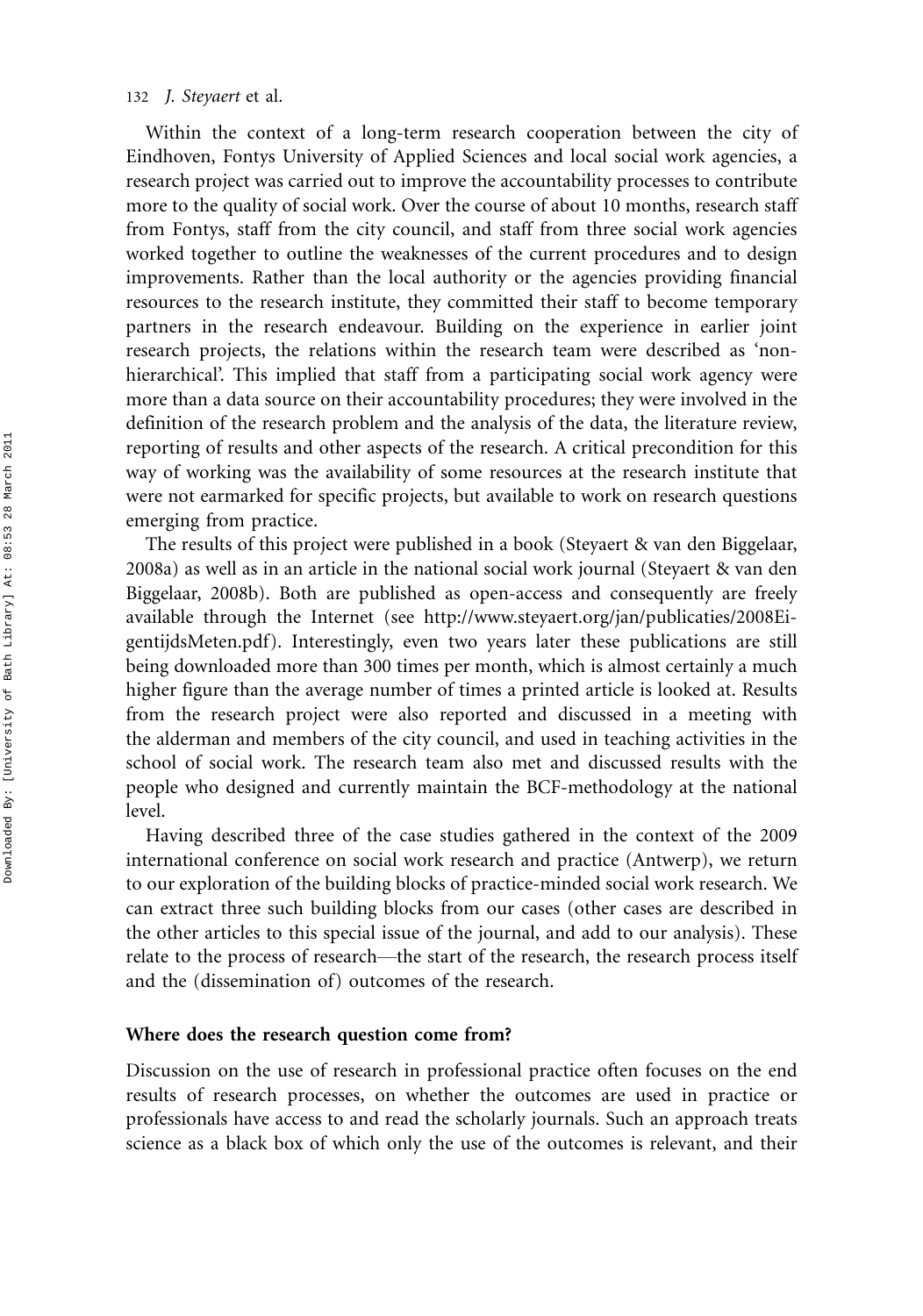quality should be sufficient to guarantee usage. Our cases indicate that such focus unnecessarily limits the discussion. A fertile relationship between research and practice already starts at the very beginning of any research endeavour, with the identification of the research question. Practice can be involved in defining the research question, not as an object but as an active subject. As such, dissemination of research results, or at least investing in a context that has 'sticky' receptiveness to research results, starts from day one. What is needed is not a token representative of social work practice sitting in on committees that decide on research funding, but a more extensive openness of research agendas for the full complexity of practice, researchers participating in meetings of practitioners, and practitioners co-defining research problems and developing research plans. Flexibility on the part of social work researchers seems to be a critical success factor to achieve this flexibility in methodology and flexibility in timing and resources.

The (lack of) *flexibility in methodology* in research has been caricatured by referring to the scientist as Procrustes,<sup>1</sup> a character from Greek mythology. On the welltravelled road between Athens and Eleusis, he ran a small hotel. Procrustes apparently had the idea that every guest had to fit the size of his beds, and stretched those who were too short or amputated body parts from those who were too tall. Eventually, so the myth goes, he was killed by Theseus who forced Procrustes to make his own body fit his beds.

In the caricature scientists have been described as a modern variety of Procrustes who make problems fit their methodology by stretching and amputation. Scientists familiar with survey and SPSS or SAS will know the research practice of redefinition, fragmentation and reduction of any research problem until it becomes a problem that fits these methodologies. That is, of course, contrary to the underlying values of research methodology, by which one has to choose those methodologies that fit the research question and not the other way around.

Scientists who aim to follow the problem as co-defined by practice will need not only flexibility in methodology, but also flexibility in timing. Social problems do not follow the deadlines of research funding organizations, and sometimes practice can't wait to address the problems while the time for the writing and acceptance of a research proposal passes and eventually the research is carried out. Social workers cannot 'freeze' emerging social problems until sufficient research results are available to inform their practice. The problems social work is facing are time-sensitive, and consequently do not have the same stability over time as problems in the area of physics or medical care; rather they change with developments in society and constantly need fine tuning for the right social intervention (see e.g. Steyaert & Gould, 2009).

In the three cases it becomes evident that each research deals with an emergent matter for social-urban policies. Research appears as an intrinsic part of the local public policy development itself. Social policy experimentation and the timing of research coincide. The researcher chooses to contribute to policy orientations and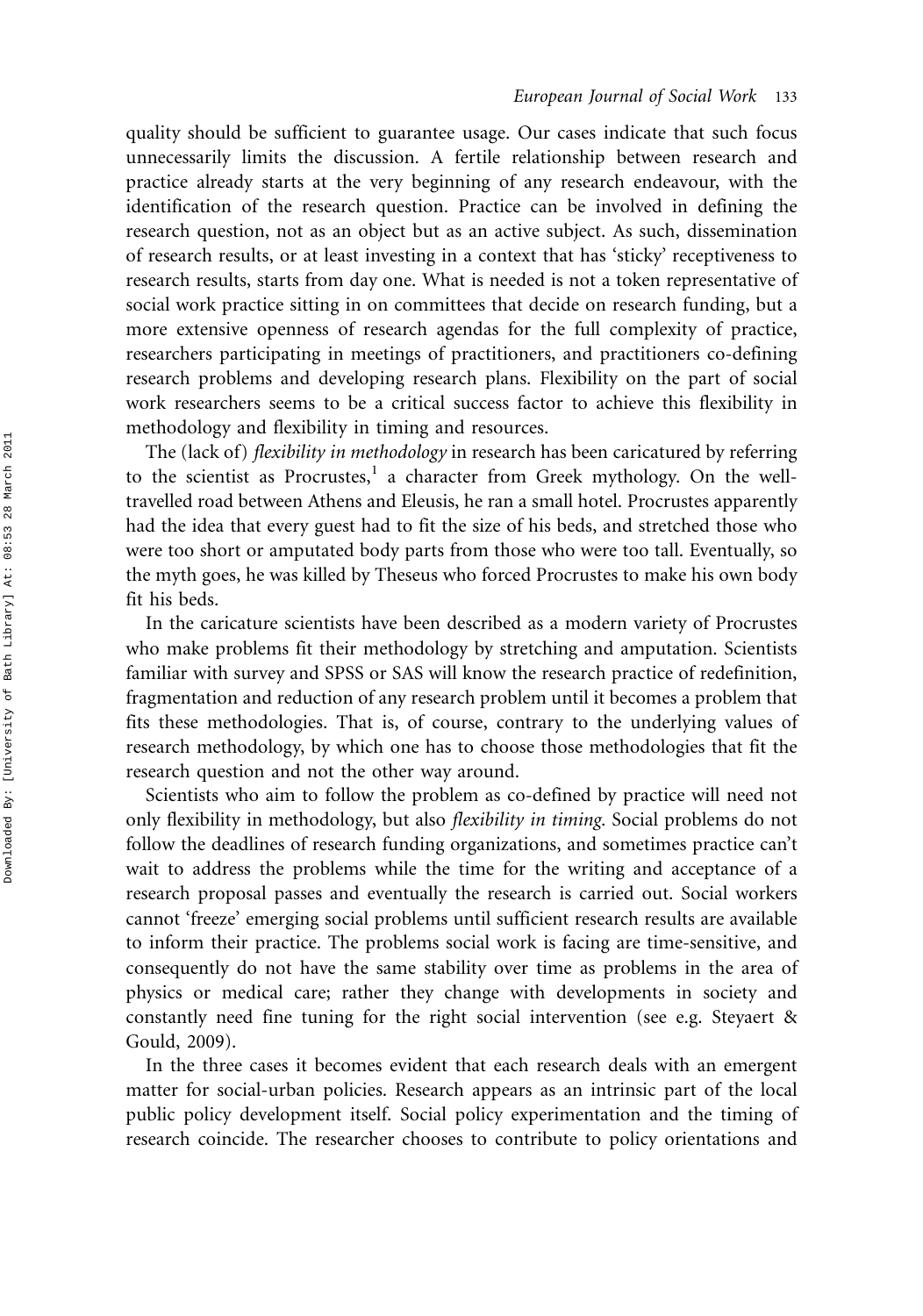interrogations. The researcher works with open-ended research budgets available, for which the precise content and deadlines could be set independently of funding organizations. The quality control on the spending of these budgets followed afterwards, at which time the choice of research topics and timeframes had to be justified. The funding organization made explicit that following the research needs of professional practice was an important quality criterion. As such, this funding organization defined quality as a process parameter, whereas most funding organizations define work with programmes that circumscribe the content of the research.

The process-approach allowed for more openness towards involving practice partners in co-defining the problem to be researched, as we can see in these three cases.

## Interlocking roles of research and practice

We now turn to the core of the research process itself and look at the interlocking roles that developed between practice and research in the three cases. When research is considered to be an autonomous process, it appears as if a black box exists where only the outcomes are visible, and need action in order for those outcomes to inform practice. By not paying attention to the research process itself, all research is treated as having the same stickiness, as being equally interesting, fascinating or even classic (Davis, 1971, 1986). The use of knowledge then becomes the responsibility of social work practice, instead of the responsibility of the researcher and the practitioner together. By looking at the research process itself, much can be gained by analysing the practice mindedness of research for bridging the gap between social work research and practice.

From the three case studies we learn that interlocking roles between research and practice may be helpful to bridge this gap. What forms can these interlocking roles take in practice? Working in a multi-disciplinary team was important in Rotterdam to organize a level playing field between the many partners involved in establishing the effectiveness of the intervention. It was multi-disciplinary not between several sciences, but between several types of professionals. Informational diversity-difference in knowledge, perspectives and ideas-seems to have the potential to enhance the functioning of the team. In Eindhoven, communities of practice were developed in analysing and improving the practice of accountability. Co-production of knowledge between the practitioner and the researcher, both sociologists, was a form that bridged the gap in Saint Etienne.

Critical success factors are: the rising level of educational qualification in both research and practice, working in and with large organizations with a lot of brainpower, working with innovative (non-routine) professionals from both worlds (research and practice), and operating together on a regular basis. In Saint Etienne the researcher chose a participatory position-a flexible and open stance towards practice—and tried to learn as much as possible from social workers. As stated, there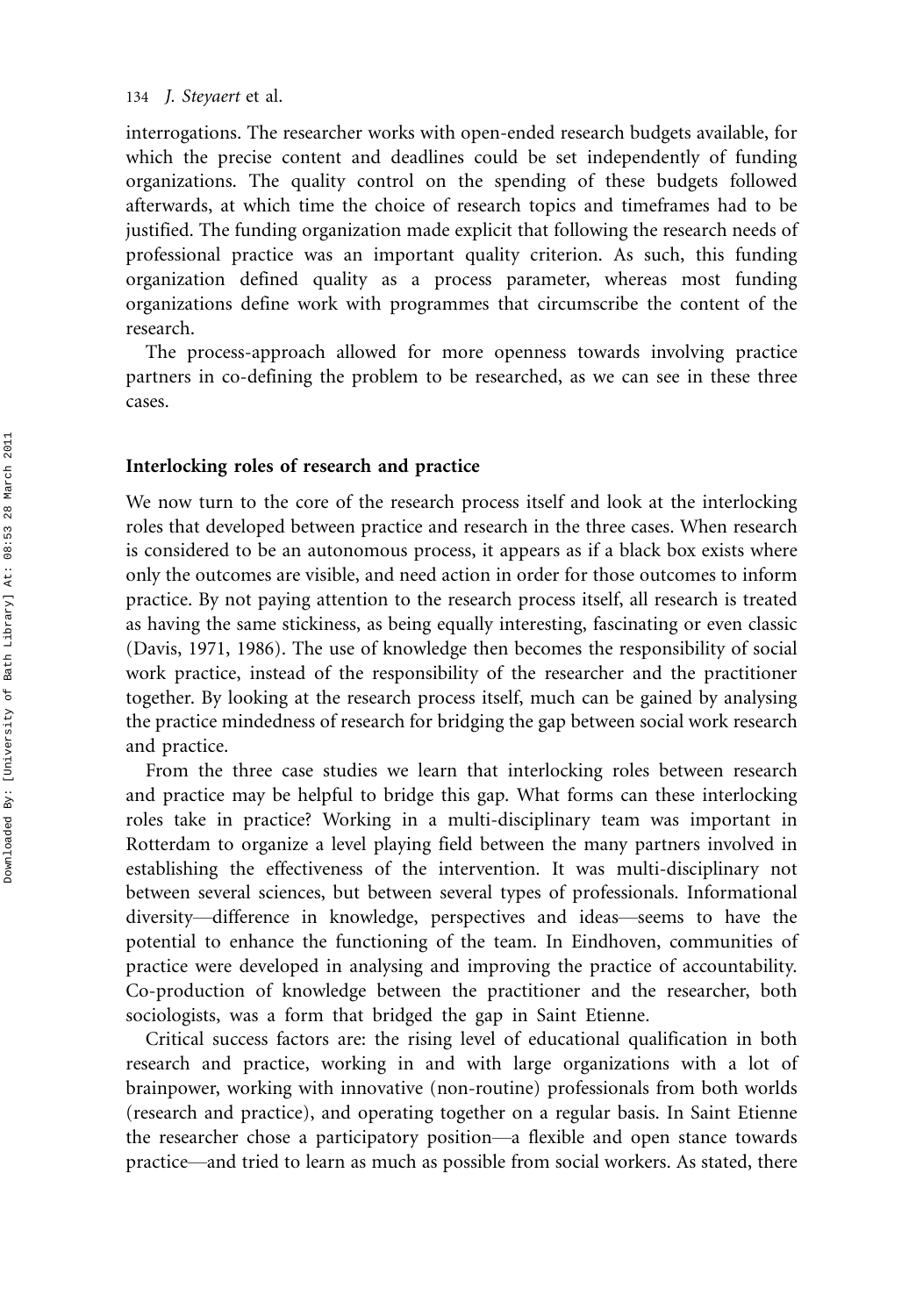is not, on one side, a scientist who can say what is true, and on another side a practitioner who can do what is good. Both are producing knowledge. In Rotterdam, all participants in the research felt proud to be part of an innovative team, and group identification was carefully enhanced (Homan et al., 2007).

Looking at the evidence from the case study in Rotterdam, it appears that the transfer of practical knowledge is supported by face-to-face contact (Davenport & Bibby, 1999). It even seems to speed up the process when participants know and trust each other.

One question has not been answered yet. How does multiplication work? What makes some research activities stand out enough in order to attract the attention of other practitioners? What are the building blocks for an outreaching attitude of researchers towards their audience in professional practice? Are there any critical success factors within the production cycle of social work research that make research results interesting and sticky? 'Interpreting the social impact of theories ... [may] ... contribute to our understanding of both the common sense and scientific perspectives on reality' (Davis, 1971, p. 309).

# Scholarly or professional communication?

In the French context, there is a strong tradition of applied research, through for instance the Center for Applied Research and Studies, now called Modys (Micoud, 2009). One of its first academic conferences was about 'expertise situations and socialization of knowledge' in 1985 [\(http://sciences-medias.ens-lsh.fr/scs/](http://sciences-medias.ens-lsh.fr/scs/article.php3?id_article=193) [article.php3?id\\_article](http://sciences-medias.ens-lsh.fr/scs/article.php3?id_article=193) = [193](http://sciences-medias.ens-lsh.fr/scs/article.php3?id_article=193)). The Netherlands has an internationally innovative position in terms of scholarly publication through the wide dissemination of open access publishing. Both the Eindhoven and Rotterdam research described earlier in this article were carried out by universities of applied sciences in the Netherlands. These universities have a less stringent focus on international blind peer reviewed publications than traditional scientific universities. As such, the results of both projects could be communicated in a greater variety of ways, and digital versions of all publications were freely available to all those interested in the results. This is a key element in increasing the 'stickiness' of research results.

'The ultimate goal of using science in social work is to shape the behaviour of practitioners. To be useful, science must make it out of the laboratory and into the field' (Kirk & Reid, 2002, p. 167). Probably very few people will disagree with this statement. It is consequently all the more surprising that in reality science rarely makes it outside of the realm of science itself, and that the way science is communicated is not tailored towards the information culture of practitioners and their organizations. Scholarly communication these days favours journal articles, where the focus has increased significantly in recent years. Most Western universities have developed procedures for staff selection and promotion that rely heavily on publication achievements, often limiting it to those publications that appeared in international journals that use blind peer review. A limited set of these international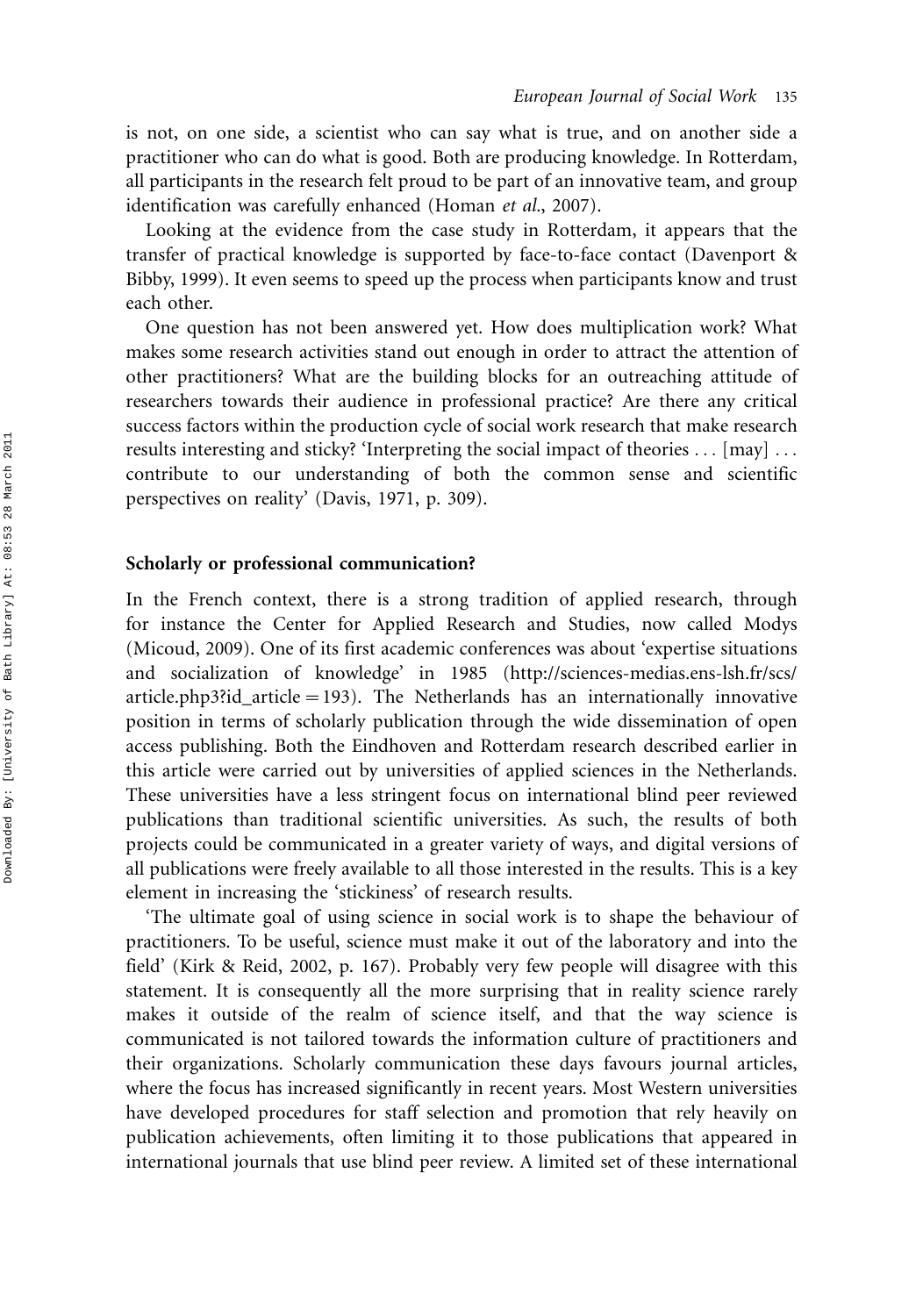journals have been assigned an impact factor (for example, the European Journal of Social Work has no impact factor). Publications in journals with higher impact factors are more helpful for scholarly careers. The running joke among academic researchers is that it is not important how much funding a research proposal generates or how relevant it is to the progress of our understanding, but how many publication opportunities it offers. Research results can be and are sliced up into 'smallest publishable units' (Broad, 1981) and it is up to the reader to glue all the pieces together again. The 'publish or perish' culture in this way acts like a fragmentation bomb. One glimmer of hope in this area is the recent interest in systematic reviews and meta-analyses as systematic ways to synthesize research findings (Lundahl & Yaffe, 2007), although some have methodological concerns about these developments (Lundahl et al., 2009; Nugent, 2009).

Very similar to the way this context disciplines scholars in their communication behaviour, universities are disciplined in their behaviour by initiatives such as the UK's research assessment exercise (RAE, soon to be replaced by the Research Excellence Framework) and the various comparative league tables which rely heavily on number and nature of publications. League tables relying on other criteria also exist (e.g. The Scientist's annual 'best places to work' list: see [www.the-scientist.com/](http://www.the-scientist.com/bptw/) [bptw/\)](http://www.the-scientist.com/bptw/) but receive less attention.

The other side of this development is that practitioners have a weak reading culture. This was so at the time of the ground-breaking INISS-project on research information needs in social service departments in the late 1970s. Since then, other research has confirmed the absence of a reading culture in social work agencies (Mullen & Bacon, 2006). While many factors contribute to this weak reading culture, the limited availability of literature is certainly one of them. Protection of knowledge is a limiting factor because with the increased Internet connectivity of practitioners, both at work and at home, and the availability of powerful search engines such as Google, in fact a window of opportunity emerges. Publication of research results through the Internet by way of simple websites from the author or research unit or in more structured form through institution or thematic repositories serves as an increasingly important knowledge base. Open access publishing combines the scrutiny for high quality through blind peer review with optimal availability to researchers, practitioners and the general public.

While the cases reported at the Antwerp conference and in this special issue of the European Journal of Social Work provide a strong argument for embracing open access publishing, they also illustrate the importance of other means of communication. Researchers have predominantly been communicating with other researchers, and to a small extent with the public at large through the mass media. An explicit strategy to communicate with professionals, the expected users of their research results, can seldom be found. The case studies reported in the articles of this special issue indicate that verbal communication and the availability of researchers to talk about their results through presentations and discussion meetings are critical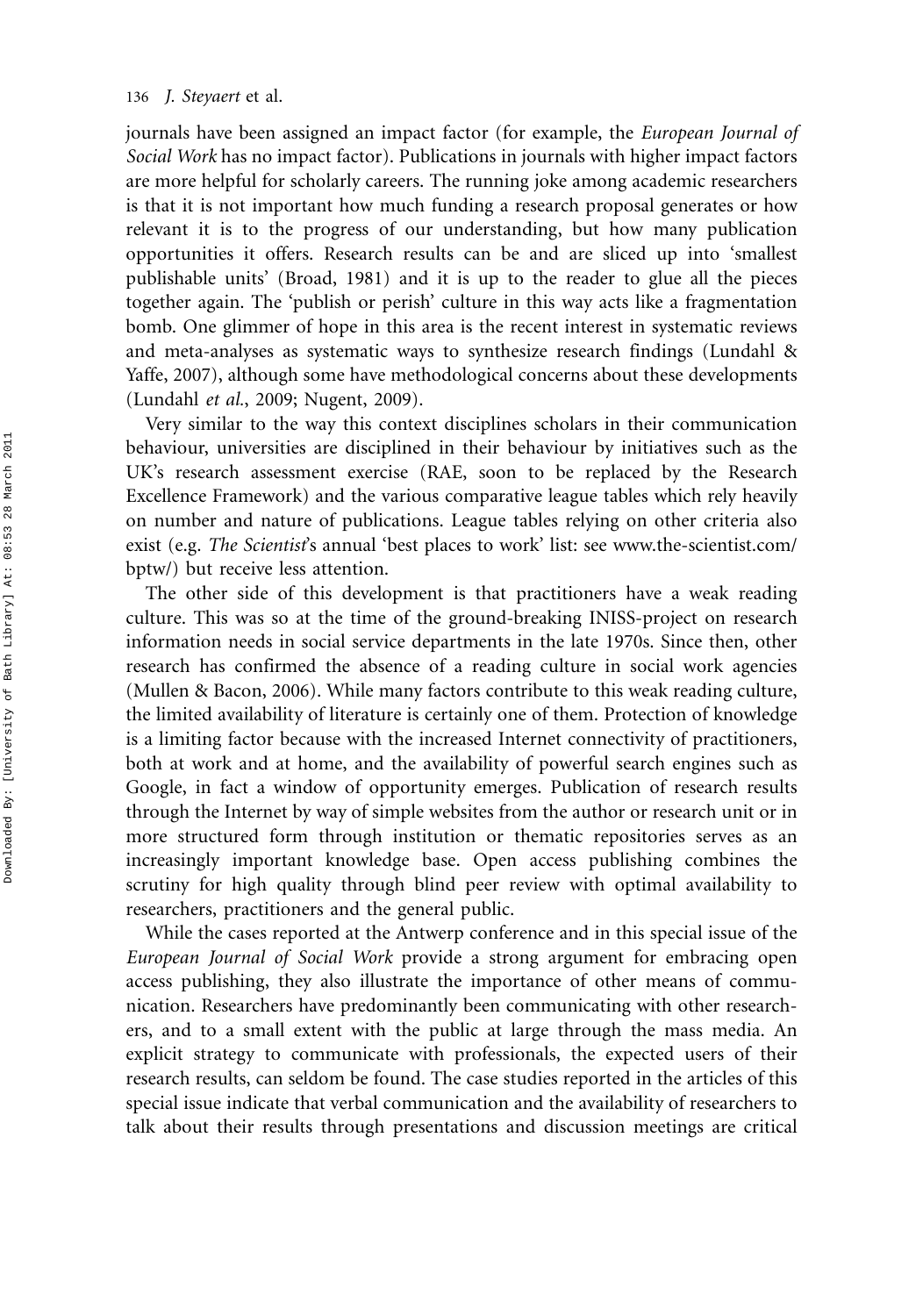ingredients of such a strategy. While this obviously involves face-to-face meetings, new media could also play a role in this, e.g. through discussion lists linked to research projects or research teams.

#### Conclusion

In this article, we have argued that there is a strong need for social work to make use of the results of research to inform its practice. However, the more traditional focus on promoting a research-minded culture within social work organizations needs to be complemented with a focus on promoting a practice-minded culture within research organizations. Just as some characteristics of social work practice make it more or less research oriented, characteristics of research make it more or less outreaching to practice. It is clear that not all research results have the same degree of 'stickiness' to practice, and characteristics of the research influence this degree. The way the research process and results are constructed can contribute to a high degree, but equally to a low degree of stickiness.

Three case studies of urban social work research allowed us to identify some ingredients for such a practice-minded culture. These match the three phases of any research initiative and deal with the identification of the research question, the cooperation during the research, and the dissemination of research results. Just as evidence-based practice found its counterpart in practice-based evidence, the research culture in welfare organizations needs to find its counterpart in a practice-based culture within research organizations. That is essential for the gap between research and practice to be narrowed.

#### Note

[1] Procrustes is also the name of a statistical technique, but that refers to a different relation between this Greek mythological figure and science.

## References

Autant-Dorier, C. (2008) 'La police de l'intégration au regard de l'immigration Turque: écueils épistémologique et subversion pratique', in Les Migrations Internationales: Enjeux Contemporains et Questions Nouvelles, eds C. Audebert & E. Ma Mung, Publications de l'Université de Deusto, Bilbao, pp. 111-122.

Broad, W. J. (1981) 'The publishing game: getting more for less', *Science*, vol. 211, pp. 1137–1139.

- Brown, L. (2007) 'The adoption and implementation of a service innovation in a social work setting—a case study of family group conferencing in the UK', Social Policy and Society, vol. 6, pp. 321-332.
- Callon, M., Lascoumes, P. & Barthe, Y. (2001) Agir dans un Monde Incertain. Essai sur la Démocratie Représentative, Seuil, Paris.
- Callon, M., Lascoumes, P. & Barthe, Y. (2009) Acting in an Uncertain World: An Essay on Technical Democracy, MIT Press, Cambridge, MA.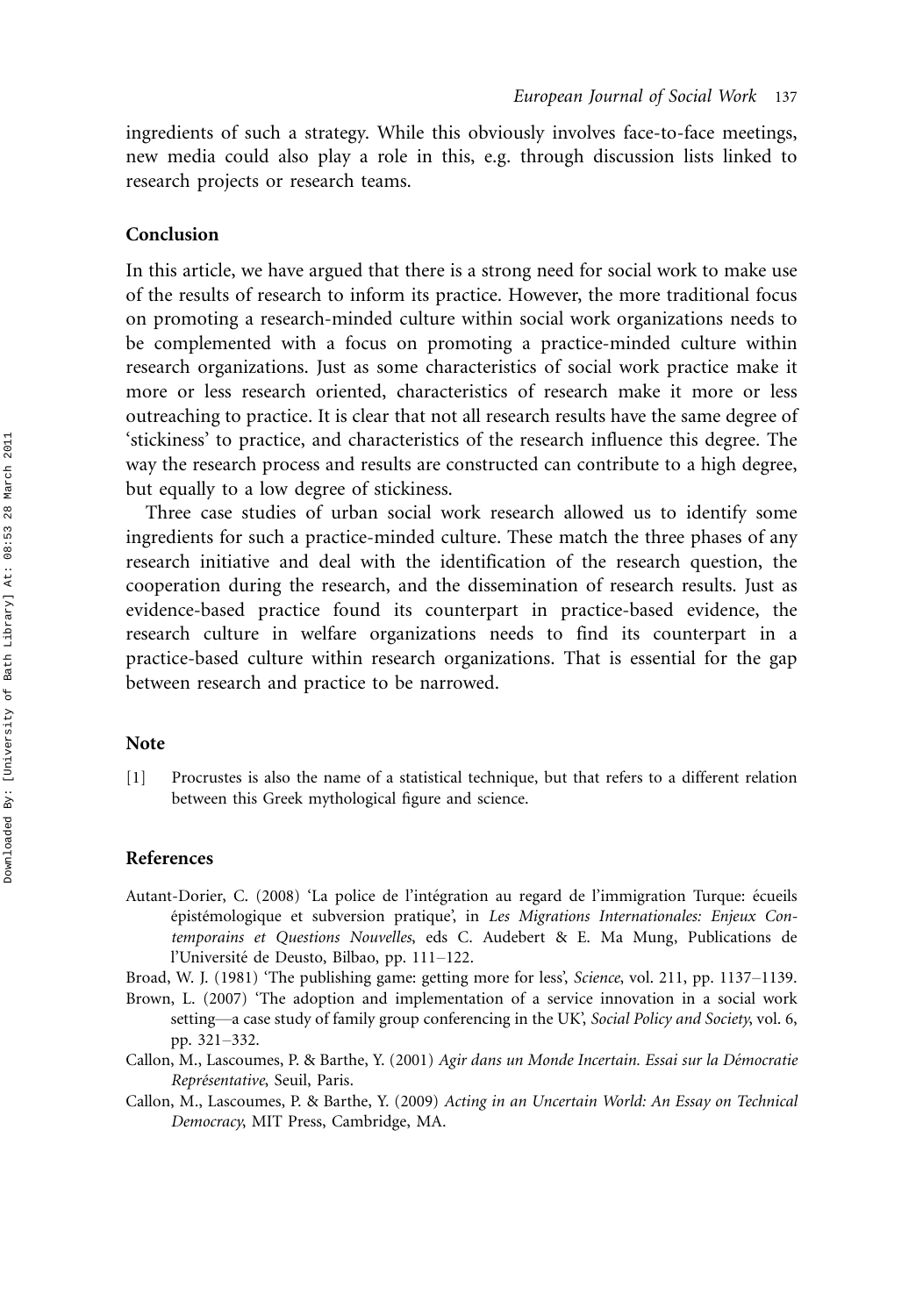- Davenport, S. & Bibby, D. (1999) 'Rethinking a national innovation system: the small country as SME', Technology Analysis and Strategic Management, vol. 11, pp. 431–462.
- Davis, M. S. (1971) 'That's interesting!: towards a phenomenology of sociology and a sociology of phenomenology', *Philosophy of the Social Sciences*, vol. 1, pp. 309–344.
- Davis, M. S. (1986) "That's classic!" The phenomenology and rhetoric of successful social theories', Philosophy of the Social Sciences, vol. 16, pp. 285-301.
- Dearing, J. W. (2009) 'Applying diffusion of innovation theory to intervention development', Research on Social Work Practice, vol. 19, 503-518.
- Finckenauer, J. & Gavin, P. (1999) Scared Straight, the Panacea Phenomenon Revisited, Waveland Press, Illinois.
- Fischer, J. (1973) 'Is casework effective? A review', Social Work, vol. 18, pp. 5–20.
- Fischer, J. (1978) 'Does anything work? Journal of Social Service Research, vol. 1, pp. 215–243.
- Frost, S. (2007) 'Developing evidence based practice in voluntary sector organisations: the Barnardo's experience', 2007 Conference, [online] Available at: [www.jswec.co.uk](http//:www.jswec.co.uk), accessed 25 Sept. 2010.
- Graham, S. & Marvin, S. (2001) Splintering Urbanism, Routledge, London.
- Gray, M., Plath, D. & Webb, S. (2009) Evidence-based Social Work, a Critical Stance, Routledge, Abingdon.
- Homan, A. C., Van Knippenberg, D. & Kleef, G. A. (2007) 'Bridging faultlines by valuing diversity: diversity beliefs, information elaboration, and performance in diverse work groups', Journal of Applied Psychology, vol. 92, pp. 1189-1199.
- Kirk, S. & Reid, W. (2002) Science and Social Work, a Critical Appraisal, Columbia University Press, New York.
- Lundahl, B. & Yaffe, J. (2007) 'Use of meta-analysis in social work and allied disciplines', Journal of Social Service Research, vol. 33, pp.  $1-11$ .
- Lundahl, B., Yaffe, J. & Hobson, J. (2009) 'Today's studies, tomorrow's meta-analyses: implications for evidence informed decision-making in social work', Journal of Social Service Research, vol.  $35$ , pp.  $1-9$ .
- Markusen, A. (1996) 'Sticky places in slippery space: a typology of industrial districts', Economic Geography, vol. 72, pp. 293-313.
- McLaughlin, H. (2007) Understanding Social Work Research, Sage, London.
- Micoud, A. (2009) 'La sociologie comme science appliquée. Retour sur une expérience, le cas du CRESAL, Saint-Etienne, 1958-2007', Bulletin de la Société Française d'Histoire des Sciences Humaines, no. 33, pp. 24-33.
- Mullen, E. & Bacon, W. (2006) 'Implementation of practice guidelines and evidence-based treatment', in Foundations of Evidence-based Social Work Practice, eds A. Roberts & K. Yeager, Oxford University Press, New York, pp. 81-92.
- Nugent, W. R. (2009) 'Meta-analysis as a research synthesis methodology: cause for concern', Journal of Social Service Research, vol. 35, pp. 181-192.
- Petrosino, A., Turpin-Petrosino, C. & Finckenauer, J. O. (2000) 'Well-meaning programs can have harmful effects! Lessons from experiments of programs such as "scared straight", Crime & Delinquency, vol. 46, pp. 354-379.
- Rogers, E. (2003) Diffusion of Innovations, 5th edn, Free Press, New York.
- Spierings, F. & Meeuwisse, M. (2008) Pact op Zuid, 2008 Guidebook, Uitgeverij IJzer, Utrecht.
- Spierings, F. C. P. P. & Peper, B. (2002) 'Effects of voluntary mediation in the neighbourhood: the Dutch practice', Employee Assistance Quarterly, vol. 18, pp. 1-28.
- Steyaert, J. & Gould, N. (2009) 'Social work and the changing face of the digital divide', British Journal of Social Work, vol. 39, no. 4, pp. 740–753.